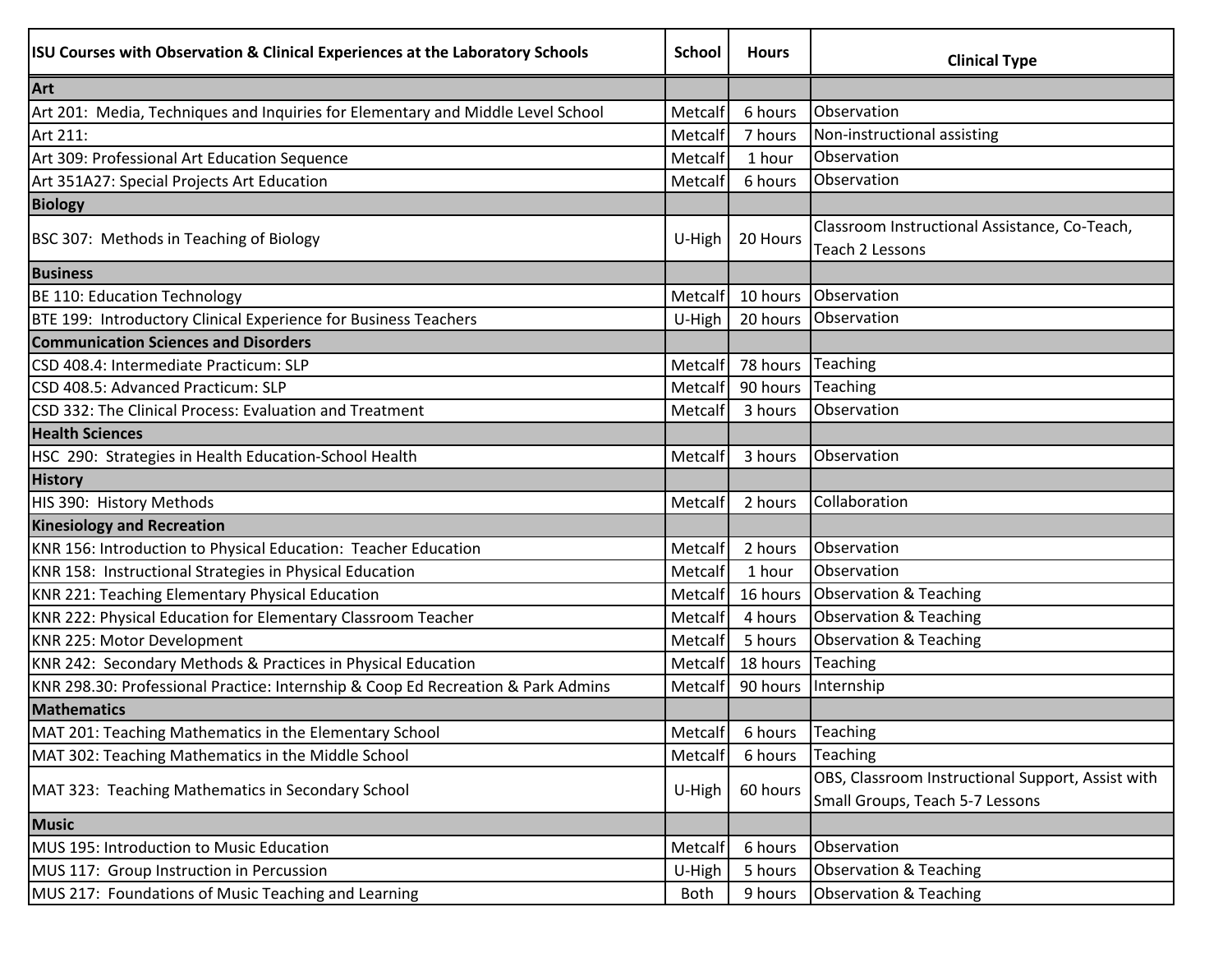| <b>ISU Courses with Observation &amp; Clinical Experiences at the Laboratory Schools</b> | <b>School</b> | <b>Hours</b>                    | <b>Clinical Type</b>                                                                         |
|------------------------------------------------------------------------------------------|---------------|---------------------------------|----------------------------------------------------------------------------------------------|
| MUS 262: Elementary Teaching Methods: General Music                                      | Metcalf       | 15 hours                        | <b>Observation &amp; Teaching</b>                                                            |
| <b>MUS 263:</b>                                                                          | Metcalf       | 15 hours                        | Observation & Teaching                                                                       |
| MUS 266: Choral Methods I (FALL ONLY)                                                    | U-High        |                                 | 12 hours Observation & Teaching                                                              |
| MUS 267: Choral Methods II (SPRING ONLY)                                                 | U-High        | 12 hours                        | Observation & Teaching                                                                       |
| MUS 274: Ensemble Methods I: Teaching Elem/JHS Band, Choir, Strings                      | Metcalf       | 9 hours                         | Observation & Teaching                                                                       |
| <b>MUS 277:</b>                                                                          | Metcalf       | 8 hours                         | <b>Observation &amp; Teaching</b>                                                            |
| <b>MUS 278:</b>                                                                          | Metcalf       |                                 | 15 hours Observation & Teaching                                                              |
| MUS 287:                                                                                 | Metcalf       |                                 | 48 hours Observation & Teaching                                                              |
| MUS 330.25: Pedagogy and Literature: Music Teaching and Learning                         | U-High        |                                 | 12 hours Observation & Teaching                                                              |
| Physics                                                                                  |               |                                 |                                                                                              |
| PHY 311: Teaching High School Physics                                                    | U-High        | 10 hours                        | Classroom Instructional Assistance, Teach 2<br>Lessons                                       |
| Psychology                                                                               |               |                                 |                                                                                              |
| PSY 398: Professional Practice in Psychology                                             |               | Metcalf   180 hours   Practicum |                                                                                              |
| PSY 433:                                                                                 | Metcalf       | 6 hours                         |                                                                                              |
| <b>School of Theater and Dance</b>                                                       |               |                                 |                                                                                              |
| THD 280: Creative Drama                                                                  | Metcalf       | 1 hour                          | Observation                                                                                  |
| THD 327: Dance Pedagogy II                                                               | <b>Both</b>   | 5 hours                         | Observation & Teaching                                                                       |
| THD 285: Continuing Orientation to Theatre Education                                     | U-High        |                                 | 14 hours Serve as Assisstant Directors                                                       |
| THD 385: Principles of Theatre Education                                                 | U-High        |                                 | 150 hours Observation & Direction of One-Act Plays                                           |
| <b>Special Education</b>                                                                 |               |                                 |                                                                                              |
| SED 247: Field Work in Deaf and Hard of Hearing: Language                                | <b>Both</b>   |                                 | 45 hours Observation & Teaching                                                              |
| SED 248: Field Work in Deaf and Hard of Hearing: Speech                                  | <b>Both</b>   | 45 hours                        | Teaching                                                                                     |
| SED 250: Field Work in Deaf and Hard of Hearing: Senior Practicum                        | Metcalf       |                                 | 180 hours Observation                                                                        |
| SED 350: Introduction to Visual Impairments                                              | Metcalf       | 8 hours                         | Observation                                                                                  |
| SED 353: Education of Students Who are Deaf and Hard of Hearing                          | <b>Both</b>   | 4 hours                         | Observation                                                                                  |
| SED 386: Early Intervention Infants and Young Children with Disabilities                 | Metcalf       | 2 hours                         | Observation                                                                                  |
| <b>Teaching and Learning</b>                                                             |               |                                 |                                                                                              |
| TCH 130: Introduction to Young Adolescent Development & Middle Level Schools             | Metcalf       | 10 hours                        | <b>Observation</b>                                                                           |
| TCH 208: Reading and Language Development                                                | Metcalf       | 1 hours                         | Observation                                                                                  |
| TCH 209: Literacy II: Reading and Language Arts in the Elementary Schools                | Metcalf       | 25 hours                        | Tutoring one-on-one                                                                          |
| TCH 210: Child Growth and Development                                                    | <b>Both</b>   | 9 hours                         | Observation                                                                                  |
| TCH 216: Principles and Practices for Teaching and Learning in Secondary Education       | U-High        | 55 hours                        | OBS, Attend PD session, Classroom Instructional<br>Support, Teach 3 lessons                  |
| TCH 219: Integrating Multiple Literacies and Technology Across Secondary Curriculum      | U-High        | 20 hours                        | OBS, Classroom Instructional Support, Assist with<br>Small Groups, Teach Minimum of 1 Lesson |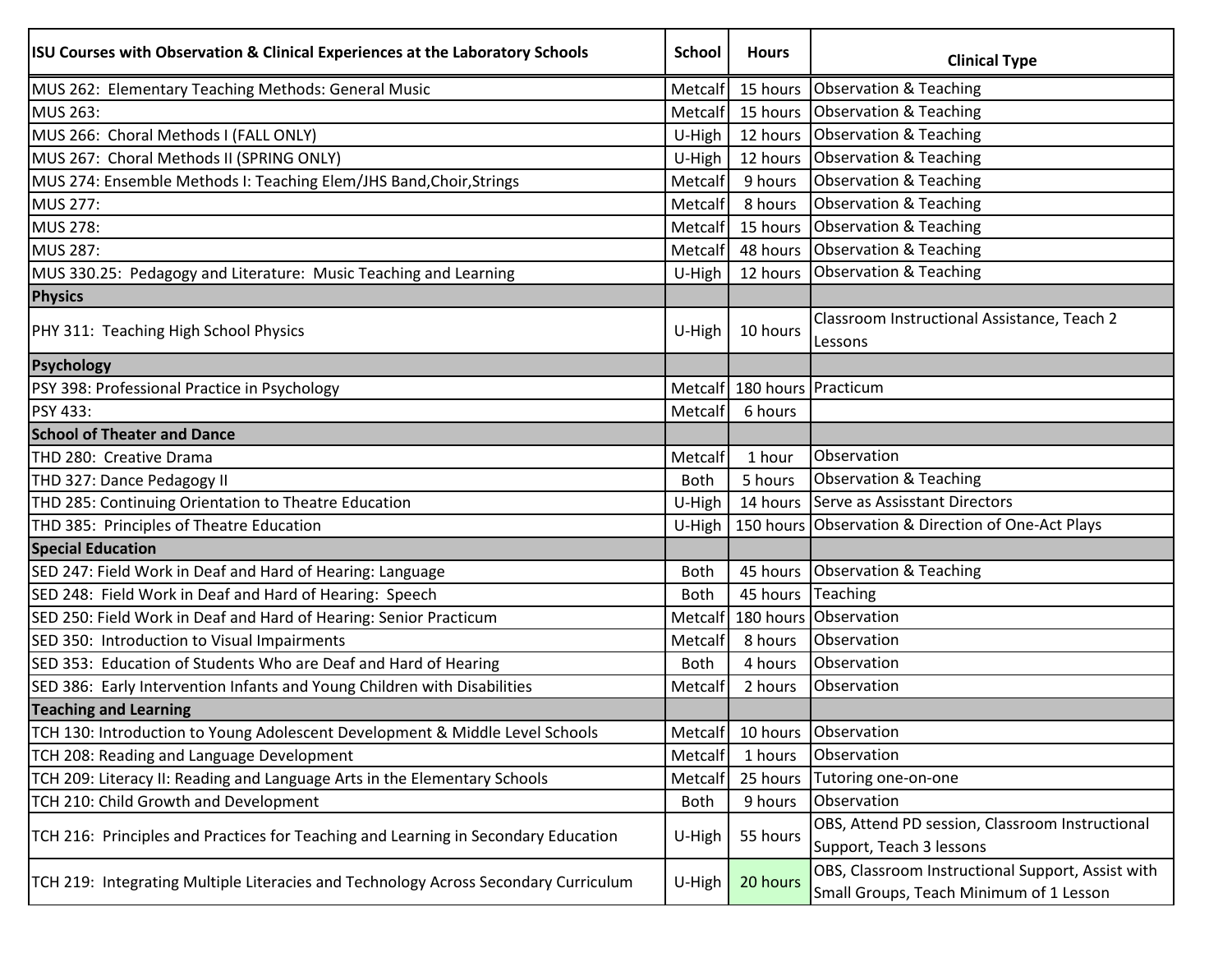| <b>ISU Courses with Observation &amp; Clinical Experiences at the Laboratory Schools</b> | School         | <b>Hours</b>                   | <b>Clinical Type</b>                                                                                                                              |
|------------------------------------------------------------------------------------------|----------------|--------------------------------|---------------------------------------------------------------------------------------------------------------------------------------------------|
| TCH 224: Developing Readers Through Writing                                              | Metcalf        |                                | 10 hours Observation & Teaching                                                                                                                   |
| TCH 233: Teaching and Learning in Middle Level Education                                 | Metcalf        | 2 hours                        | Observation                                                                                                                                       |
| TCH 273: Early Language and Literacy Learning                                            | Metcalf        | 2 hours                        | Observation & Teaching                                                                                                                            |
| TCH 292: Early Chilhood Education Clinical I                                             | <b>Metcalf</b> | 30 hours Teaching              |                                                                                                                                                   |
| TCH 294: Early Childhood Education Clinical III                                          |                | Metcalf   126 hours   Teaching |                                                                                                                                                   |
| TCH 296: Middle Level Education Clinical I                                               |                | Metcalf 168 hours Teaching     |                                                                                                                                                   |
| TCH 306: Early Adolescence Literacy Learning                                             | Metcalf        |                                | 20 hours Observation & Teaching                                                                                                                   |
| TCH 396: Middle Level Education Clinical II                                              |                | Metcalf   144 hours   Teaching |                                                                                                                                                   |
| TCH 398: Professional Practice- School/Community Invovlement                             |                | Metcalf 140 hours Teaching     |                                                                                                                                                   |
| <b>Technology</b>                                                                        |                |                                |                                                                                                                                                   |
| TEC 101: Introdcution to Teaching Technology                                             | Metcalf        | 5 hours                        | <b>Observation &amp; Teaching</b>                                                                                                                 |
| <b>Additional Courses</b>                                                                |                |                                |                                                                                                                                                   |
| Internships (8-10 students per year)                                                     | U-High         | $1200$ /year                   | OBS, Classroom Instructional Support, Assist with<br>Small Groups, Co-Plan with Mentor, Co-Teach with<br>Mentor, Teach Independently for 12 Weeks |
| Heartland                                                                                | Metcalf        | 5 hours                        | Observation                                                                                                                                       |
| ICC                                                                                      | Metcalf        | 4 hours                        | Observation                                                                                                                                       |

**Data compiled from school years 2016-2018**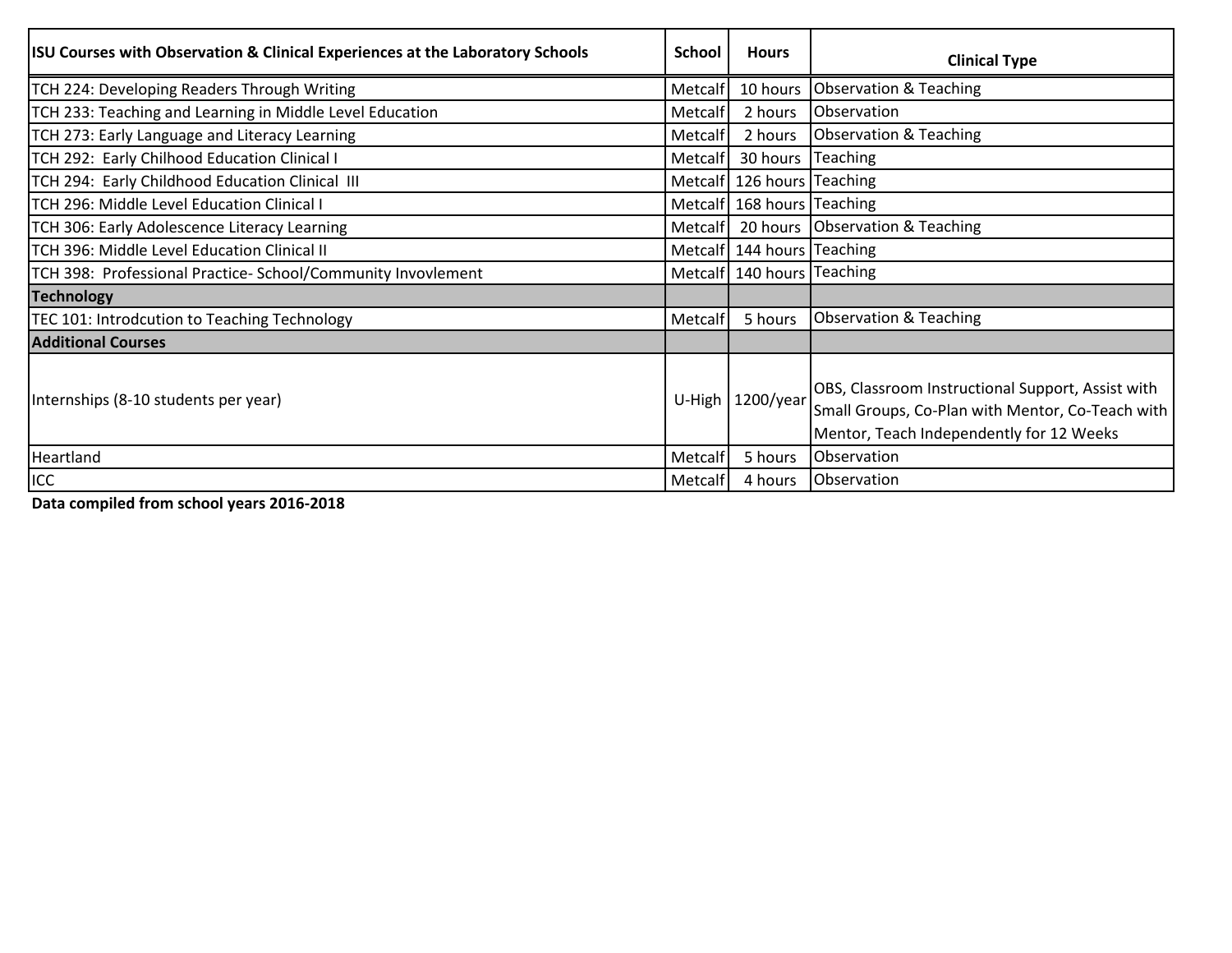| <b>Total Number of</b> |                           |
|------------------------|---------------------------|
| <b>Students</b>        | <b>Number of Sections</b> |
|                        |                           |
| 37                     | $\overline{\mathbf{c}}$   |
| $\overline{2}$         | $\overline{1}$            |
| 13                     | $\mathbf{1}$              |
| $\overline{7}$         | $\overline{2}$            |
|                        |                           |
|                        |                           |
|                        |                           |
| $\mathbf{1}$           | $\mathbf{1}$              |
|                        |                           |
|                        |                           |
|                        |                           |
|                        |                           |
|                        |                           |
|                        |                           |
|                        |                           |
|                        |                           |
|                        |                           |
|                        |                           |
| 126                    | 4                         |
| 107                    | 5                         |
| 73                     | 5                         |
| 215                    | 7                         |
| 96                     | 4                         |
| 72                     | 4                         |
| $\mathbf 1$            | $\overline{1}$            |
|                        |                           |
| 137                    | 7<br>3                    |
| 50                     |                           |
|                        |                           |
|                        |                           |
| 89                     | $\overline{\mathbf{c}}$   |
|                        |                           |
| $\overline{76}$        | 4                         |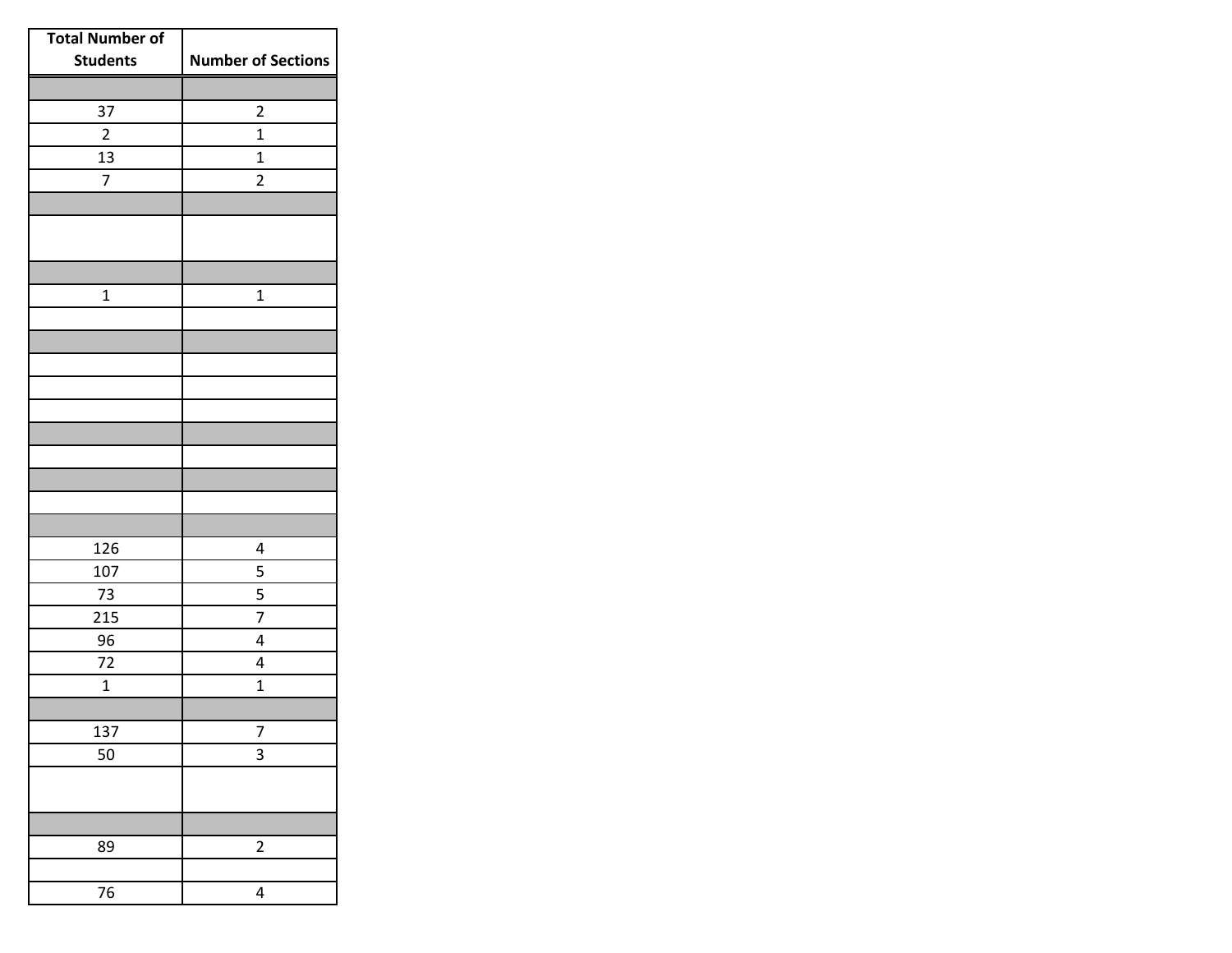| <b>Total Number of</b> |                           |
|------------------------|---------------------------|
| <b>Students</b>        | <b>Number of Sections</b> |
| 88                     | 4                         |
| 10                     | $\overline{2}$            |
|                        |                           |
|                        |                           |
| 26                     | 3                         |
| 12                     | $\overline{1}$            |
| 8                      | 1                         |
| $\overline{1}$         | $\mathbf{1}$              |
|                        |                           |
|                        |                           |
|                        |                           |
|                        |                           |
| 4                      | 4                         |
| $\mathbf{1}$           | $\mathbf{1}$              |
|                        |                           |
| 16                     | 1                         |
| 8                      | $\mathbf 1$               |
|                        |                           |
|                        |                           |
|                        |                           |
| 20                     | 3                         |
| 6                      | 4                         |
| 3                      | 3                         |
| 18                     | $\overline{\mathbf{c}}$   |
| 54                     | $\overline{c}$            |
| 8                      | $\overline{2}$            |
|                        |                           |
| 159                    | 7                         |
| 27                     | $\mathbf 1$               |
| 457                    | $\overline{22}$           |
| 1056                   | 41                        |
|                        |                           |
|                        |                           |